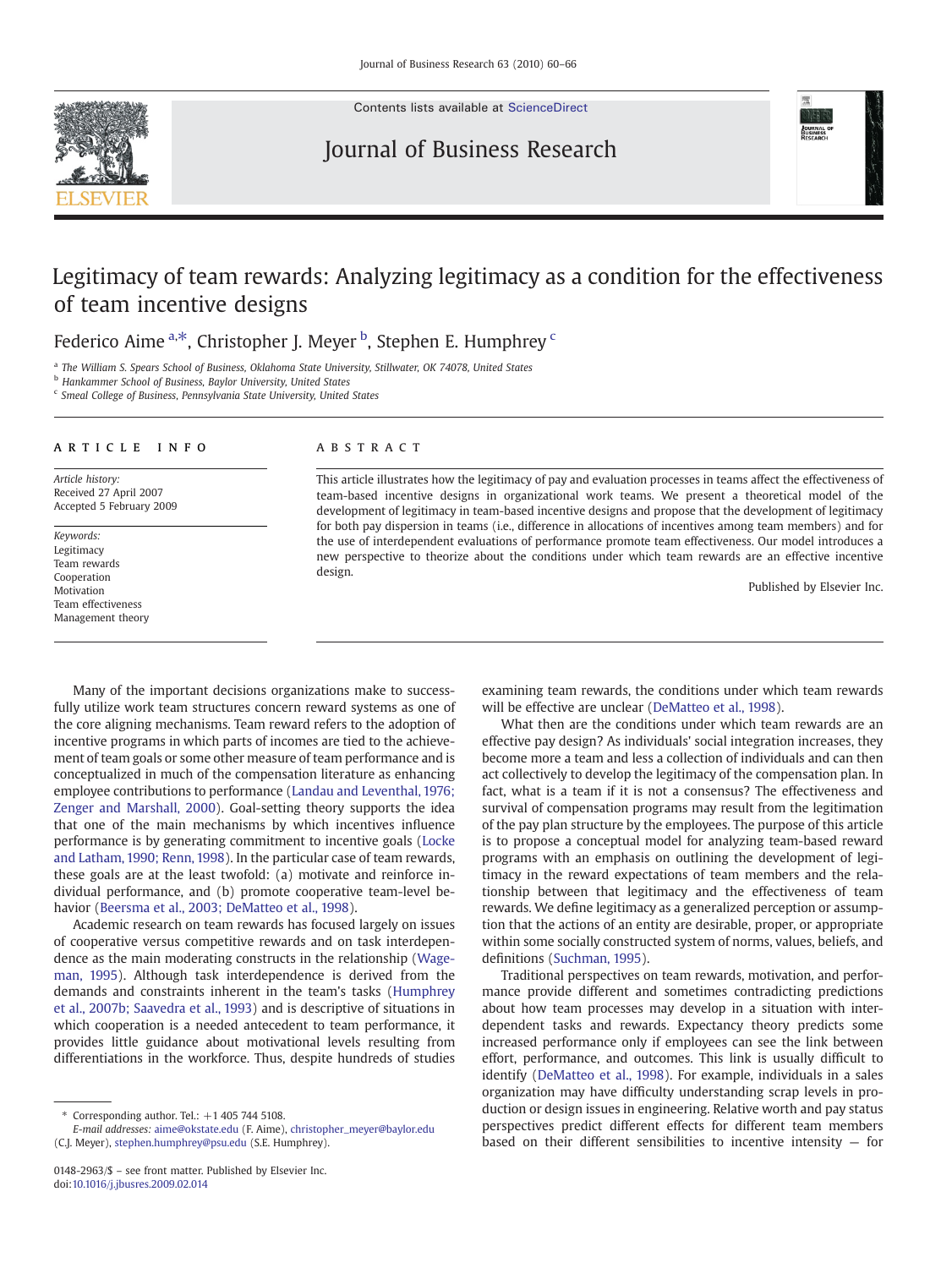example, incentives that can motivate a manufacturing foreman but may demotivate a highly paid engineer [\(Bloom, 1999](#page--1-0)). Predictions for different individuals will be different based on the value of the incentive to each person. A monetary incentive may be very important for one team member but less important for another who places more value on autonomy than financial gain. Agency theory predicts that mutual monitoring and therefore cooperation will emerge from the interdependence between agents who anticipate a financial incentive based on team outcomes ([Fama and Jensen, 1983](#page--1-0)), especially where they are treated in a procedurally and distributionally fair manner [\(Welbourne et al., 1995\)](#page--1-0). Recent studies on interdependence predict that task interdependence will promote cooperation, and the type of reward system will add no additional explicative value to performance [\(Wageman, 1995](#page--1-0)). Reactance theory predicts that high self-esteem members will be compelled to protect their freedom in order to realize preferred outcomes [\(Brockner and Elkind, 1985\)](#page--1-0), presenting a threat to cooperative behavior development.

We examine the conditions under which team reward is an effective incentive design by integrating knowledge from diverse settings and applying the concept of legitimacy to team reward effectiveness and pay dispersion [\(Ensley et al., 2007\)](#page--1-0). First, we introduce legitimacy as a fundamental social process mediating the relationship between structure (i.e., work design and team member characteristics) and action (i.e., motivation to perform and/or cooperative behavior). Legitimation is a process that brings the unaccepted into agreement with accepted norms, values, beliefs, practices, and procedures [\(Berger et al., 1972\)](#page--1-0). Thus, a mediating mechanism may help us explain why, in contradiction to expectancy theory [\(Vroom, 1964\)](#page--1-0), employees under certain team reward situations accept investing effort or cooperative behavior even when they have very limited control over the outcome. Second, consistent with goal setting approaches that see incentives as promoting commitment to goals, we organize our theory around two team incentive plan components that are described in multiple accounts of the practice of applying team rewards: the evaluation of merit and the allocation of rewards ([Weinberger, 1998\)](#page--1-0). Third, we explore interdependence, the degree to which team members depend on each other to perform their tasks effectively given the design of their jobs ([Saavedra et al.,](#page--1-0) [1993](#page--1-0)). In their review of the team composition literature, [DeMatteo et](#page--1-0) [al. \(1998\)](#page--1-0) suggest that task interdependence is a critical moderator of the effectiveness of team rewards. We go beyond this simple perspective by focusing on exactly what task interdependence impacts. Fourth, we describe the effects of legitimacy of team rewards on team effectiveness.

The model of legitimacy of team rewards presented here can be useful for organizational theory in three ways. First, it offers theoretical insight into the need to distinguish collective from individual sources of legitimacy in the assessment of incentive programs ([Berger](#page--1-0) [et al., 1972; Weber, 1968\)](#page--1-0). Legitimacy acts through a collective consensus that governs behavior and is binding on the members of a team [\(Ridgeway, 1989\)](#page--1-0). This new approach to team rewards also highlights the dynamic nature of the team process and the implications that participating in work teams may have in the redefinition of individual work identities. Throughout this paper, work teams, teams, and similar expressions are used interchangeably and mean interdependent collections of individuals who have responsibility for common outcomes.

### 1. Legitimacy theory

Legitimacy has long been recognized as a fundamental social property affecting the behavior, structure, and stability of organizations and teams [\(Habermas, 1975; Weber 1968](#page--1-0)). Legitimacy operates through a process by which cultural accounts from a larger social framework within which a social entity is nested, for example a team reward system or an organizational structure, are construed to support and explain the existence of that social entity ([Berger and](#page--1-0) [Luckmann, 1966; Berger et al., 1973\)](#page--1-0). Legitimacy has been studied as a property of teams, power or authority structures, reward redistributions, and cultural practices [\(Berger and Luckmann, 1966; Walker](#page--1-0) [et al., 1986](#page--1-0)). Legitimacy is fundamentally the result of a multilevel process (i.e., legitimation) that involves inputs at the level of the broad encompassing social framework, at the level of the object of legitimacy (for example, the team for a team reward system), and at the more local level of actors who mediate the construction of reality that grants or undermines legitimacy ([Ridgeway et al., 1998](#page--1-0)). We are concerned here with legitimacy as a property of team reward systems.

One aspect of organizational life that can impact the legitimacy of team rewards systems is the idea of organizational justice. Although distinct from legitimacy in several ways, this construct is also similar to particular aspects of legitimacy. In order to distinguish similarities and differences between the two constructs, we need to further elucidate the construct of organizational justice.

One dimension of organizational justice that may be related to legitimacy is distributive justice [\(Colquitt et al., 2001](#page--1-0)), theorizing of which can be traced back to Aristotle's description of an empirical distributive justice in which rewards were just if they were congruent with contributions. It was further developed in [Adam's \(1965\)](#page--1-0) work on equity theory, which predicts that employees will evaluate distributive fairness by comparing the ratio of their own inputs and outcomes with some referent's ratio. When these comparisons are unequal, employees perceive their situations as unfair and are motivated to modify their inputs and outcomes, creating pressure for redistribution ([Berger et al., 1972\)](#page--1-0), changing their referent choices or perceptions, or quitting in order to maintain their self-concepts. Findings show that outcome distributions perceived to be unfair can lead to lower performance ([Greenberg, 1986](#page--1-0)), reduced commitment [\(Chebat and Slysarczyk, 2005\)](#page--1-0), or higher turnover and absenteeism [\(DeConinck and Stilwell, 2004](#page--1-0)). But nonexperimental investigation finds much less redistribution than do experiments ([Bacharach and](#page--1-0) [Baratz, 1970](#page--1-0)), and the effects of positive inequity do not appear to be as strong as those of negative inequity ([Bloom, 1999; Greenberg,](#page--1-0) [1986\)](#page--1-0). An unfair distribution of outcomes creates pressure to redistribute [\(Berger et al., 1972\)](#page--1-0). This is usually conceptualized as an auxiliary phenomenon to a variety of processes such as power, authority, political stability ([Ridgeway and Berger, 1986\)](#page--1-0), rewards [\(Adams, 1963; Homans, 1961](#page--1-0)), and norm formation [\(Berger et al.,](#page--1-0) [1972\)](#page--1-0). This distinction is important as we consider legitimacy theory where the acceptance of an outcome as fair would fall under one of the dimensions of legitimacy defined by [Zelditch \(2006\)](#page--1-0), which he explains as having a social dimension called "validity" and an individual dimension called "propriety." Distributive justice would affect the propriety dimension in that those who saw the outcomes as unfair would not endorse the practices of the team as legitimate on that dimension.

Similarly, the idea of procedural justice ([Leventhal, 1980\)](#page--1-0) should map well on the legitimacy construct , which is more in line with the conceptualization of validity ([Zelditch, 2006](#page--1-0)) in that something is seen as procedurally fair if the generally social conventions are upheld. That is, the individual has the opportunity to voice an opinion, there is opportunity to provide feedback, and the individual can impact the process. If these conditions are met, the social convention is that the process is fair.

[Weber \(1968\)](#page--1-0) re-directed the issue of legitimacy in modern social science by stressing forms of organization that provide guidance for action emerging from perceptions of a legitimate order [\(Ruef and](#page--1-0) [Scott, 1998; Weber, 1968\)](#page--1-0). Extensions of legitimacy in modern theory beyond power structures come from [Parson's \(1960\)](#page--1-0) idea of the need to validate resource allocations through the consistency between the alignment of the criteria (i.e., use of resources) and societal values and/or functions. New institutionalism theories then advanced the notion of organizations as matching general cultural or normative